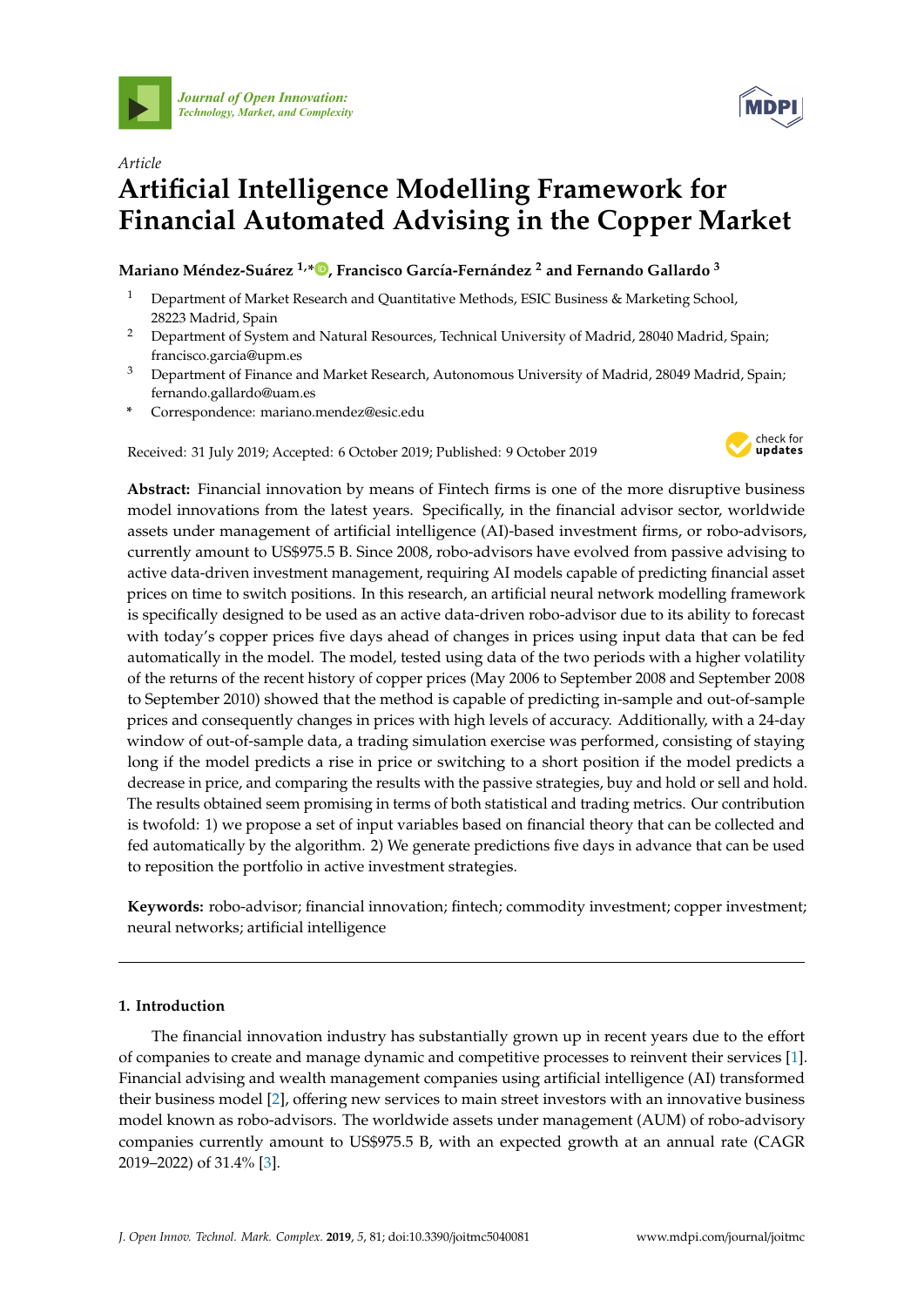One of the key differences between traditional asset management advisory firms and robo-advisors is that robo-advisors provide added value recommendations in risky portfolios to individual investors by means of AI investment algorithms and the delivery of advice is web-based with little human intervention [\[4\]](#page-10-1). This innovation permits the reduction of fees and investment thresholds of financial advice, easing access for the companies to the long tail market [\[5\]](#page-10-2) and providing benefit from the aggregation of many small investors instead of focusing only on the great fortunes. The robo-advisor industry has evolved in recent years [\[6\]](#page-10-3) from robo-advisors 1.0: 'product or portfolio proposal'; robo-advisors 2.0: 'risk-based portfolio allocation'; robo-advisors 3.0: 'algorithm-based adjustments and rebalancing proposals'; to robo-advisors 4.0: 'fully automated, self-learning algorithms and automated asset shifts'. In terms of the efficient market hypothesis (EMH) [\[7\]](#page-10-4), the passive investment strategy of robo-advisors 1.0 (invest and hold) accepts that markets are efficient and that there is no way to predict the future behavior of prices with the information at hand. However, in the copper market, there are some previous contributions that question the EMH [\[8](#page-10-5)[,9\]](#page-10-6) and, specifically in the London Metal Exchange (LME) [\[10\]](#page-10-7). One reason behind this inefficiency could be the financialisation of the commodity markets [\[11,](#page-10-8)[12\]](#page-10-9).

Artificial neural networks (ANNs) are amongst the most popular AI models to solve business problems [\[13\]](#page-10-10). The main advantage of the application of ANNs to predict financial prices is that ANNs can model complex non-linear relations between variables without any previous assumptions with respect to the distribution of the series in terms of linearity and normality. Among the most widely used ANNs to model variables with nonlinear dynamics (i.e., financial series), are the Elman neural networks, which include feedback connections, and the multilayer perceptron networks (MLP).

Robo-advising is a way of providing advisory services to the investor by using automatic tools to a great extent and by submitting recommendations to rebalance the positions taken by the investors. Most of the recommendations—either at the beginning or by a rebalancing—are addressed to exchange-traded funds (ETFs) [\[14](#page-10-11)[,15\]](#page-10-12). Although prior research has contributed to the development of AI applications to financial market price prediction, it lacks contributions regarding the formal modelling of investment decisions based on the algorithms needed for the robo-advisor industry [\[16\]](#page-10-13). Most of the previous research proposes models that either require human intervention [\[17–](#page-10-14)[21\]](#page-10-15), use time periods that are too broad, i.e., monthly or quarterly [\[22](#page-10-16)[–25\]](#page-10-17), or propose a set of input variables not based in financial theory, that make the usability and repeatability of the model difficult with new data [\[26\]](#page-10-18). Our study is a first effort to address this research gap by putting forward an ANN modelling framework to predict copper prices using input variables grounded in financial theory as: prices of other commodities, economic variables, copper demand, day of the week effect, and big player expectations in the US over the counter (OTC) markets. The modelling framework is suitable for its application by the robo-advisory industry because of two specific features: 1) the collection of the input variables can be fully automated, and 2) the prediction is five days ahead and permits active data-driven recommendations to rebalance the positions of the portfolio.

To assess the forecasting ability of the proposed framework, we trained two sets of models for each one of the two periods with higher volatility of the recent copper prices: Period 1, from May 2006 to September 2008, in which the high levels of volatility were associated with the financialisation of the commodities markets; and period 2, from September 2008 to October 2010, a highly volatile period caused by the collapse of Lehman Brothers and the consequent turbulence in the financial markets. For each period, the best model had a MAPE of less than 3.1%, a correlation of predictions and a series of more than 97.7%. The accuracy of the models in the prediction of price changes in the 24 days out-of-sample dataset was 78.2% for period 1 and 65.2% for period 2. These predictions were benchmarked against buy/sell and hold trading strategies with promising results in terms of trading metrics.

To finish this section, we would like to state that the model we are proposing challenges the EMH, because it has some ability to forecast prices, and perhaps its implementation could contribute to improving the market efficiency, although this issue is not analyzed in this research.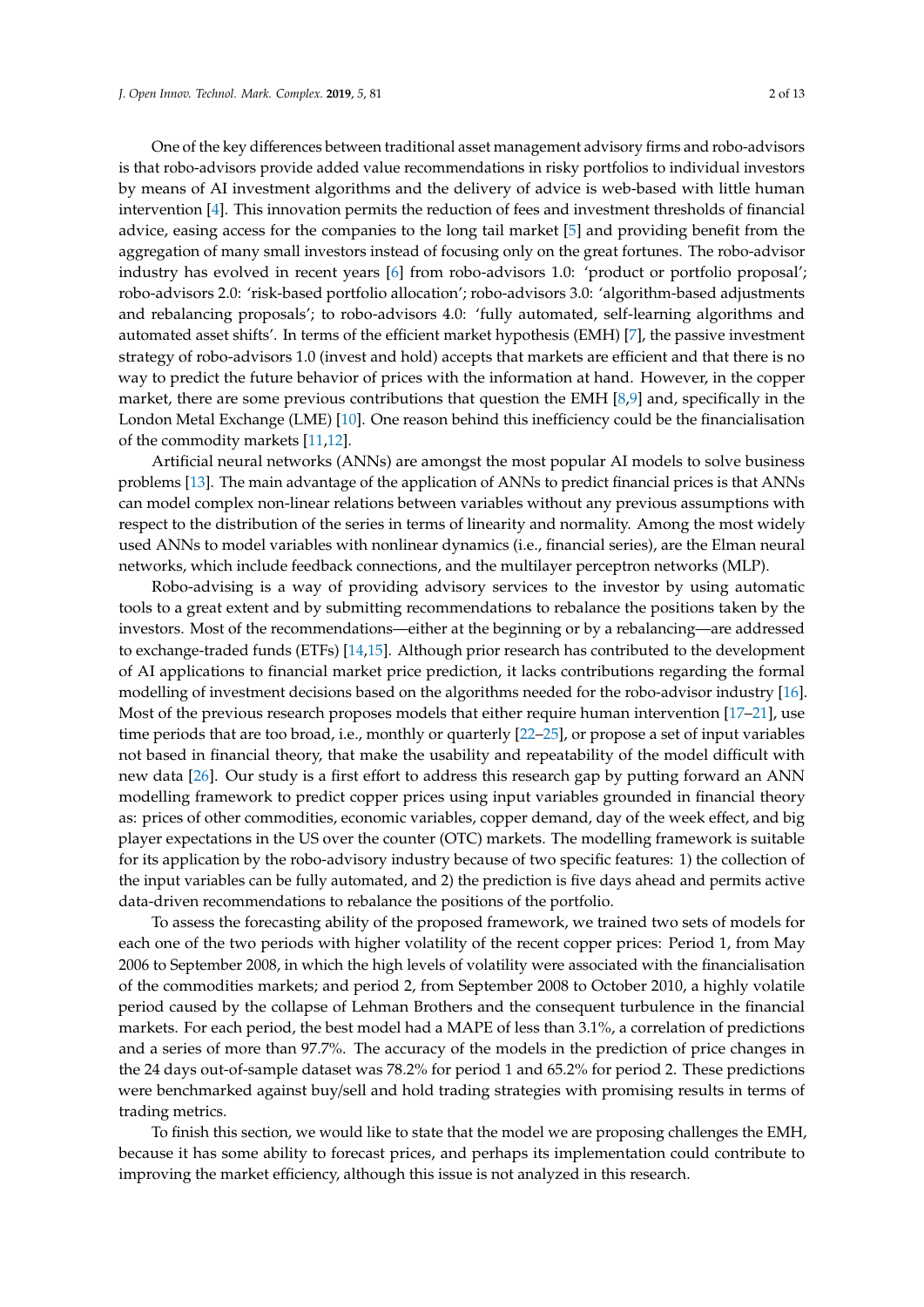The rest of the article is organized as follows: This introductory section continues with a review of the literature on robo-advisors, the copper financial market and specific applications of AI to forecast financial markets. Then we present the methodology and an analysis of the results. The final section concludes with a discussion of the findings, their implications and some limitations.

## **2. Literature Review**

#### *2.1. Robo-Advisors*

In 2009, after the global financial crisis, investors shifted their preferences from expensive mutual funds to passive investing in ETFs, which provided better opportunities and lower fees to Main Street investors [\[27\]](#page-10-19). In recent years, big companies have regained market share in active stock-picking investments, by applying the technological tools to hand, restructuring their investment advising branches, and creating new business models. As Larry Fink, chief of BlackRock, explains: "The democratization of information has made it much harder for active management; we have to change the ecosystem—that means relying more on big data, artificial intelligence, factors and models within quant and traditional investment strategies" [\[27\]](#page-10-19).

One of the keys to success of this innovative industry is that investors perceive human financial advice as expensive, prone to errors and biased by their own interest [\[28\]](#page-11-0). In contrast, investors perceive robo-advisors as less prone to errors, cheaper (flat fees typically vary from 0.25% to 0.50%), and less subject to conflict of interest because the fees do not depend on management or rebalancing of the positions. Other advantages perceived by investors are the multitude of automatic dynamic account balancing services, such as moving money out of the market, and keeping it in cash in a severe downturn, or tax-loss harvesting strategies consisting in offsetting the losses from a security with the gains of another.

To open an account in a robo-advisor company, the first step is to provide the necessary information in terms of age, risk tolerance, monthly income or amount to invest [\[15\]](#page-10-12). That data is collected by means of a questionnaire, and based on this information, the robo-advisor proposes different risk-adjusted investment plans depending on the age of the investors, marital status, number of children or other demographic or psychographic information. From a marketing perspective, this close relation with customers and the huge collection of data may become a further impulse towards marketing innovation [\[29\]](#page-11-1) and also contribute to the customers' engagement, which is a key driver for electronic commerce and virtual communication [\[30\]](#page-11-2).

However, this business model may have unknown risks that innovations may imply and cause severe negative externalities revealed only after substantial welfare losses [\[31\]](#page-11-3). In this vein, some authors [\[32\]](#page-11-4) have warned of the risks derived from human–machine interactions in terms of human vulnerability, and about the risk that humans lose their knowledge and machines are the only entities retaining knowledge on financial markets when automation takes over a financial advisor's work.

Regarding the systemic risk of this innovative industry, robo-advisors are now considered investment advice services and there is not a specific regulation. In the EU context, MiFID II, which came into force at the beginning of 2018, does not mention robo-advisors; the same can be said for MiFIR. Nevertheless, there are some work groups discussing these issues, such as the Joint Committee of the European Supervisory Authorities [\[33\]](#page-11-5) and other authorities, such as the European Banking Institute [\[34\]](#page-11-6), who are proposing to follow the UK initiative and create a regulatory sandbox guided by an interplay between the supranational (EU) and national levels. This allows robo-advisor firms to test their automated services under official supervision. As a conclusion, although once again practice is going before regulation, robo-advisors are not considered a systemic risk.

#### *2.2. Copper Financial Market*

After the legislative modifications of the Commodities Exchange Act occurred in the United States at the beginning of 2000, commodities began to be considered as an asset class, and emerged as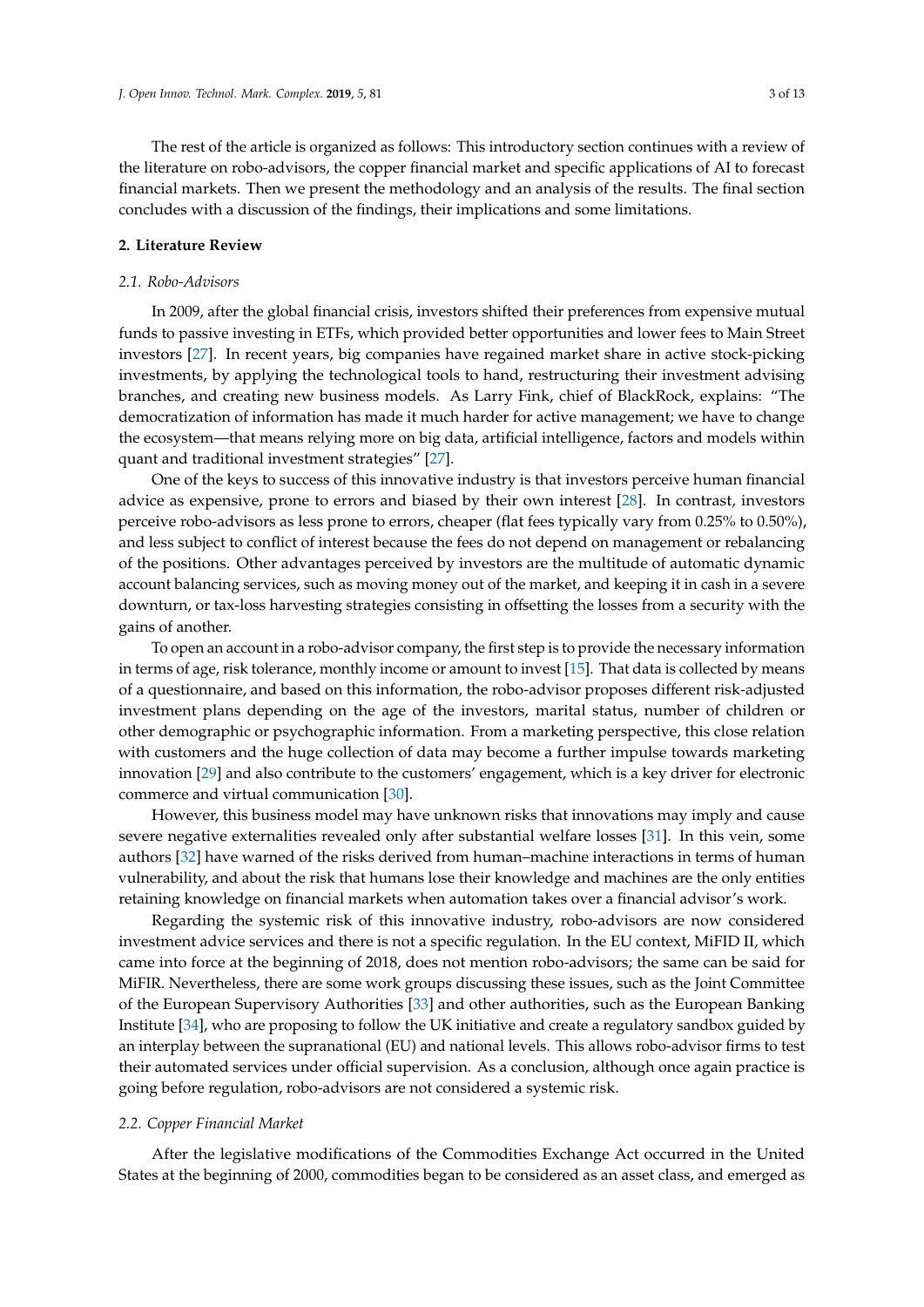a relevant investment for the investor's community [\[35\]](#page-11-7). In general, it can be said that commodity financialisation improves liquidity in the futures market and increases the correlation between the commodity futures market and the equity market [\[36\]](#page-11-8). In fact, the degree of correlation between commodities and stock markets represented by Standard & Poor's 500 (S&P 500) changed dramatically, for example, the correlation of 30% between S&P 500 and copper in 2001–2004 increased to 65% in 2005–2008.

However, commodities such as silver, gold, oil or copper are a special kind of asset because their prices in the financial markets are used worldwide to fix the price of the transactions between buyers and sellers of the physical commodity. They are therefore affected by the same factors that drive the movements in the financial markets, including fundamental ones like interest rates, exchange rates, GDP growth rates, other commodity prices, and industry or company specific risks.

In this research, we will focus on copper, one of the most actively traded assets in the industrial and financial markets. At present, Chile is the world's largest copper producer, Peru is second, and China is the third largest [\[37\]](#page-11-9) (p. 53). On the demand side, China represents more than 49% of the total copper demand [\[38\]](#page-11-10) (p. 48), estimated at 36 million metric tons [\[39\]](#page-11-11) in 2019. Apart from the influence of the forces of supply and demand, copper prices are affected by investors' expectations represented by the speculative movements in the futures (i.e., London Metal Exchange) and OTC derivatives markets. To have an idea of the huge impact that OTC derivatives market expectations may have on copper prices, we compared the average weekly expected consumption for 2019 of 0.7 metric tons with the average weekly open interest in the first quarter of 2019 [\[40\]](#page-11-12) in the US OTC markets of 3 million metric tons, and found that the OTC derivatives market is 4.4 times the size of the commercial market.

### *2.3. AI in Forecasting Financial Markets*

The MLP and Elman networks, also known as deep learning networks, can be defined as a computational system that imitates the capabilities of biological systems using a large number of interconnected elements (for a detailed explanation of their architectures and error functions, see [\[41\]](#page-11-13)). Their character, as a universal approximation of functions [\[42\]](#page-11-14), allows the modelling of complex nonlinear relationships, extracting knowledge from a series of examples and then applying it to unknown situations. They are composed of a series of connected nodes, so that the acquired knowledge is stored in these connections. It consists of three layers: the input layer, hidden layer and output layer. The input layer receives the signals of the input variables and distributes them to the next layer, the hidden layer. The hidden layer, formed by one or more layers, is responsible for carrying out mathematical operations aimed at obtaining an exit. However, there is no defined rule to determine if the hidden layer must have one or more sublayers, and the number of neurons or intermediate functions, so the only method to configure the hidden layer is by trial and error [\[43\]](#page-11-15). However, there are several recommendations for its design, based on the number of available data [\[44\]](#page-11-16) or the most desirable type of configuration [\[45\]](#page-11-17). There are additional conditions that must be met by the network for a correct specification, including avoiding overtraining [\[46\]](#page-11-18). Finally, the output layer is responsible for showing the result of operations performed in the hidden layer.

Dunis et al. [\[47\]](#page-11-19) applied different ANN architectures, to forecast the euro/dollar exchange rate and they found that multilayer perceptron (MLP) outperforms simple trading strategies. Laboissiere et al. [\[17\]](#page-10-14) used ANNs to predict the maximum and minimum daily stock prices of three Brazilian power distribution companies, but their model needed preliminary human analysis of data. Zahedi and Rounaghi [\[18\]](#page-10-20) used ANNs to predict prices of the Tehran Stock Exchange using accounting variables, which hinder automate data collection. Weng et al. [\[26\]](#page-10-18) used human processed 'disparate data sources' to predict the stock price of Apple one day ahead. De Oliveira et al. [\[19\]](#page-10-21) used ANNs to predict the short-term direction of Petrobras, Brazil, combining it with technical, fundamental and time series analysis, which implies human intervention. Patel et al. [\[20\]](#page-10-22), in line with this article, included economic factors affecting financial markets to compare different AI methods, but some variables were not suitable for automated data collection. Zhong and Enke [\[48\]](#page-11-20) used ANNs and PCA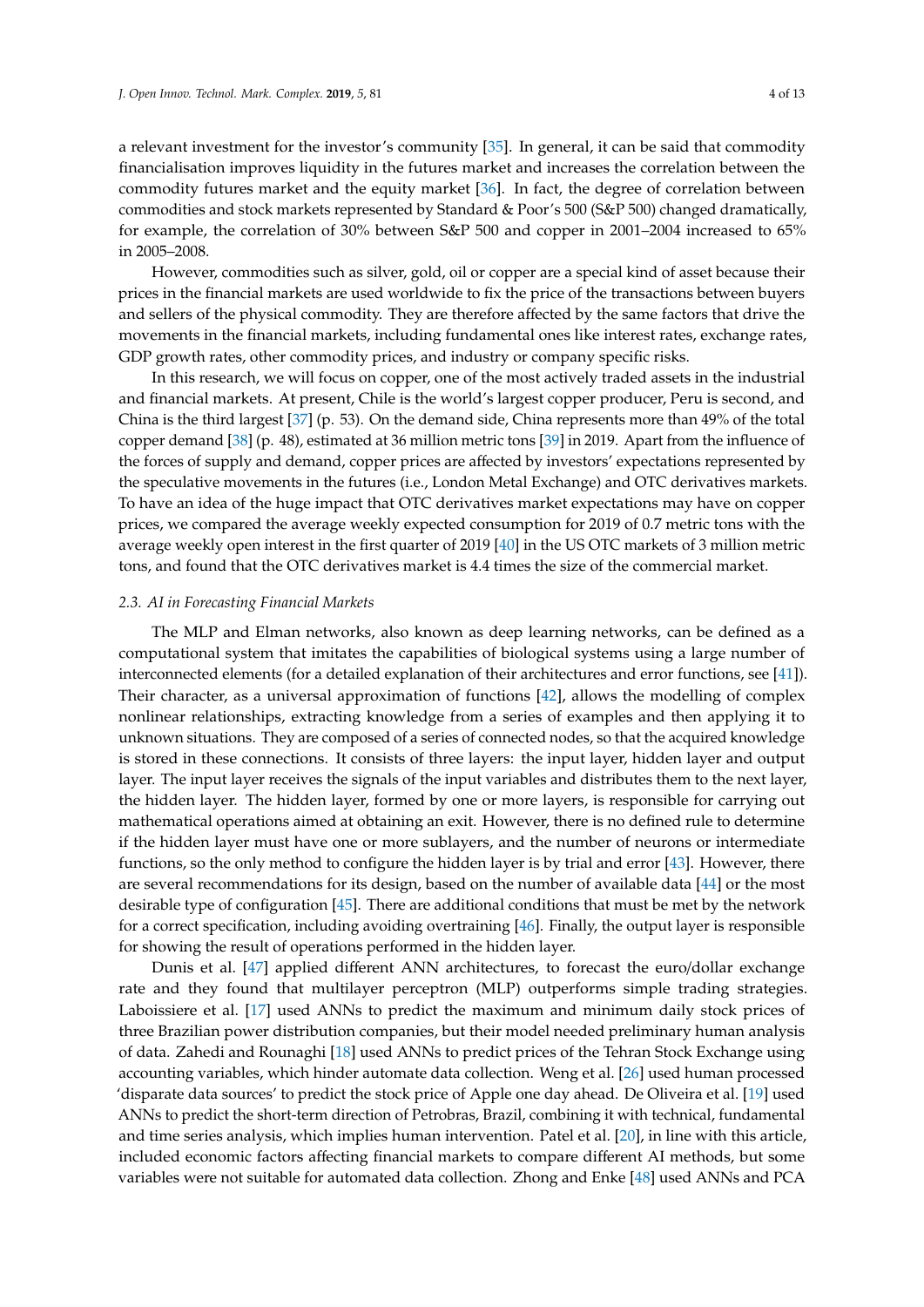to predict S&P 500 Index ETF. Although they proposed a set of variables that can be fed into the model automatically, their prediction was only one day ahead.

Next, we analyze the outstanding literature on modelling commodities prices with AI. Chiroma et al. [\[22\]](#page-10-16) used an ANN model to predict natural gas prices based on quarterly price data of silver, gold, copper, soy, corn and wheat, a time frame not suitable for daily trading recommendations. Godarzi et al. [\[21\]](#page-10-15) proposed an ANN model to predict oil price movements including both supply and demand side factors affecting oil markets, but some of their variables included human judgements as dummy variables representing political crisis. Kriechbaumer et al. [\[23\]](#page-10-23) used a combination of wavelets and ARIMA to forecast the prices of different metals, including aluminum, copper, lead and zinc, but using a monthly time series, not suitable for daily trading. Zhao et al. [\[24\]](#page-10-24) also including a monthly series, proposed an ANN model to predict crude oil prices, including, as independent variables, three categories: price series, stock and flow series, and macroeconomic and financial series, including industry indexes, stock prices, gold prices and the dollar index.

Specifically, on the copper market we found the following contributions. Buncic and Moretto [\[25\]](#page-10-17) proposed a dynamic model of averaging and selection to predict the monthly copper returns, the model included demand variables, risk appetite variables as the TED spread or VIX, and other financial series. Sánchez Lasheras et al. [\[41\]](#page-11-13) compared the ability of the MLP and Elman networks to forecast copper prices with an ARIMA model and found that both outperformed the ARIMA model. Liu et al. [\[49\]](#page-11-21) proposed a decision tree learning model to predict future copper prices, using independent variables such as prices of crude oil, natural gas, gold, silver, lean hogs and coffee, the Dow Jones index, and past copper prices. Their model had a MAPE of 4%. More recent research compared MLP with different regression models and found that in terms of correlation, MLP performs better [\[50\]](#page-11-22).

#### **3. Methodology**

## *3.1. Data*

Outstanding previous research has applied machine-learning techniques with different training periods and different prediction time horizons to model the recent history of copper prices. The period from 2008 to 2011 was used by [\[49\]](#page-11-21) to predict up to 2016. The training period from 2009 to 2015 was used to predict copper prices from 2016 to 2017 by [\[51\]](#page-11-23). The period from 2002 to 2014 was analyzed by [\[41\]](#page-11-13). Using more recent periods, [\[50\]](#page-11-22) fitted an ANN for the period 2006 to 2018.

Acknowledging that the literature has successfully modelled the recent history of copper prices, and to challenge the predictive ability of the proposed framework, the criterion for selecting the training periods was to choose those with the highest volatility. Volatility, or standard deviation of price returns, is an indicator of the variability of the data and always negatively impacts the forecasting ability of the models. Furthermore, the level of difficulty increases when the period exhibits non-constant volatility and volatility clustering [\[52\]](#page-11-24), in which large changes tend to follow large changes and small changes tend to follow small changes, as is the case for copper returns.

Figure [1](#page-5-0) depicts the annualized five-day rolling window volatility of copper returns from 1999 to 2018. In blue is the first period (period 1) used in this research, from May 2006 to September 2008, with an average volatility of 32%. In red is the second period (period 2) used in this research with even greater volatility, an average of 42%, associated with the extreme events related to the collapse of Lehman Brothers in September 2008, and the resulting turmoil in the world financial markets up to 2010. The rest of the periods, in black, with an average volatility of 20%, can be considered as quieter in terms of the dynamics of copper prices.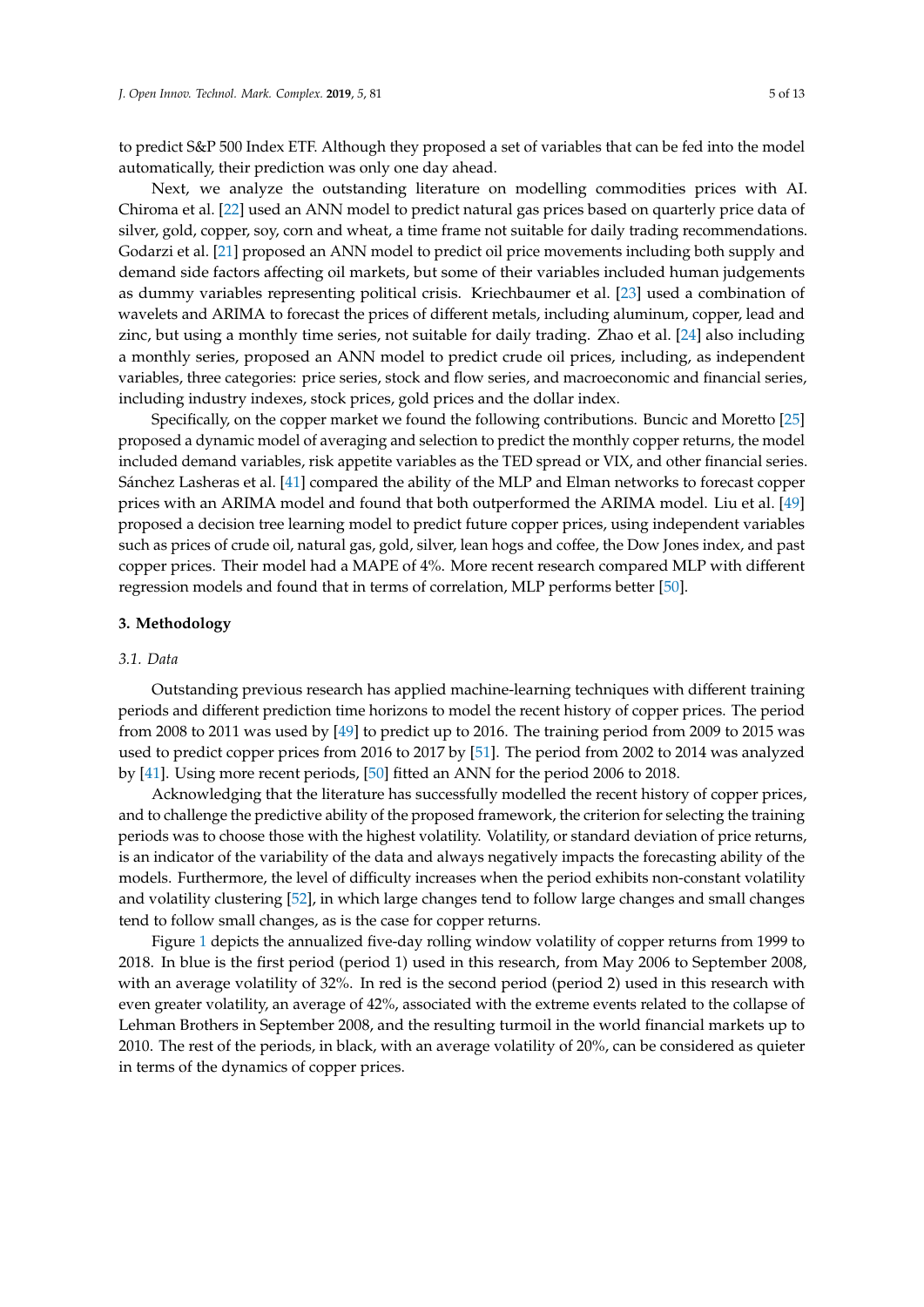<span id="page-5-0"></span>

**Figure 1.** Five-day rolling window copper return annualized volatility from 1999 to 2018. **Figure 1.** Five-day rolling window copper return annualized volatility from 1999 to 2018.

The period from 2006 to 2008 has been extensively studied not only in the literature but also by The period from 2006 to 2008 has been extensively studied not only in the literature but also by the United Nations [53] to understand the reasons for the increase in volatility of commodities the United Nations [\[53\]](#page-11-25) to understand the reasons for the increase in volatility of commodities markets. One of the reasons found by  $[53]$  was financialisation and as a consequence, the effects of index-based investment in commodity futures causing a bubble-like increase of energy and non-ferrous metal prices. The same authors also estimated the price impact of index-based investment on energy and metal prices in the order of 3–10 per cent in 2006–2007 and 20–25 per cent in the first half of 2008. Which implies in the case of copper, that when the price was 402 USç/pound in April 2008, it would have been 333 USç/pound without index-based investment. Additionally, as explained by [\[54\]](#page-12-0), from 2004 to 2008 the open interest in derivative markets grew significantly as passive, long-only commodity index investors sought commodities for incremental risk/return enhancement in large diversified portfolios. All these reasons make the period 2006 to 2008 especially interesting, because the high level of volatility was explained by reasons related to investors and financial market movements.

From a modelling point of view, the period from 2008 to 2010 is also extremely interesting because yearly volatility reached peaks of more than 120% and included clusters of volatility around 60% and  $40\%$  (Figure 1). The period also shows a sharp decrease of copper prices of  $60\%$ , from 313 USç/pound in September 2008 to 128 USç/pound in December 2008, and a progressive rise in prices up to 350 USç/pound in September 2010. Additionally, in this case, the turbulences were not only explained by financial market factors. Considering all these facts, it is expected that the predictive ability of the model for period 2 will be seriously affected.

In line with previous research on the prediction of copper prices [\[49\]](#page-11-21), the first data set consisted of 601 daily closing prices of copper spot prices of the LME in USç/pound, ranging from 10 May 2006 to 22 September 2008. The second dataset included 529 daily observations from 22 September 2008 to 22  $\,$ October 2010. In both cases, the last 24 observations were reserved as an out-of-sample prediction  $22$  october 2010. In both cases, the last 24 observations were reserved as an out-of-sample predictions were reserved as an out-of-sample predictions were reserved as an out-of-sample predictions were reserved as an outdata set.

As inputs to our algorithms, we selected 25 different variables described in Table [1.](#page-6-0) All the input variables present a 5-day lag except the copper price itself, which includes 5, 6, 7 lags. The output variable copper price has no lag, meaning that we want to predict copper prices five days ahead. This fact is key in the design of the robo-advisor, as we can predict five days ahead with today's information and, this way, generate an algorithm to rebalance or maintain the long or short positions in our portfolio for the following days.  $\overline{\phantom{a}}$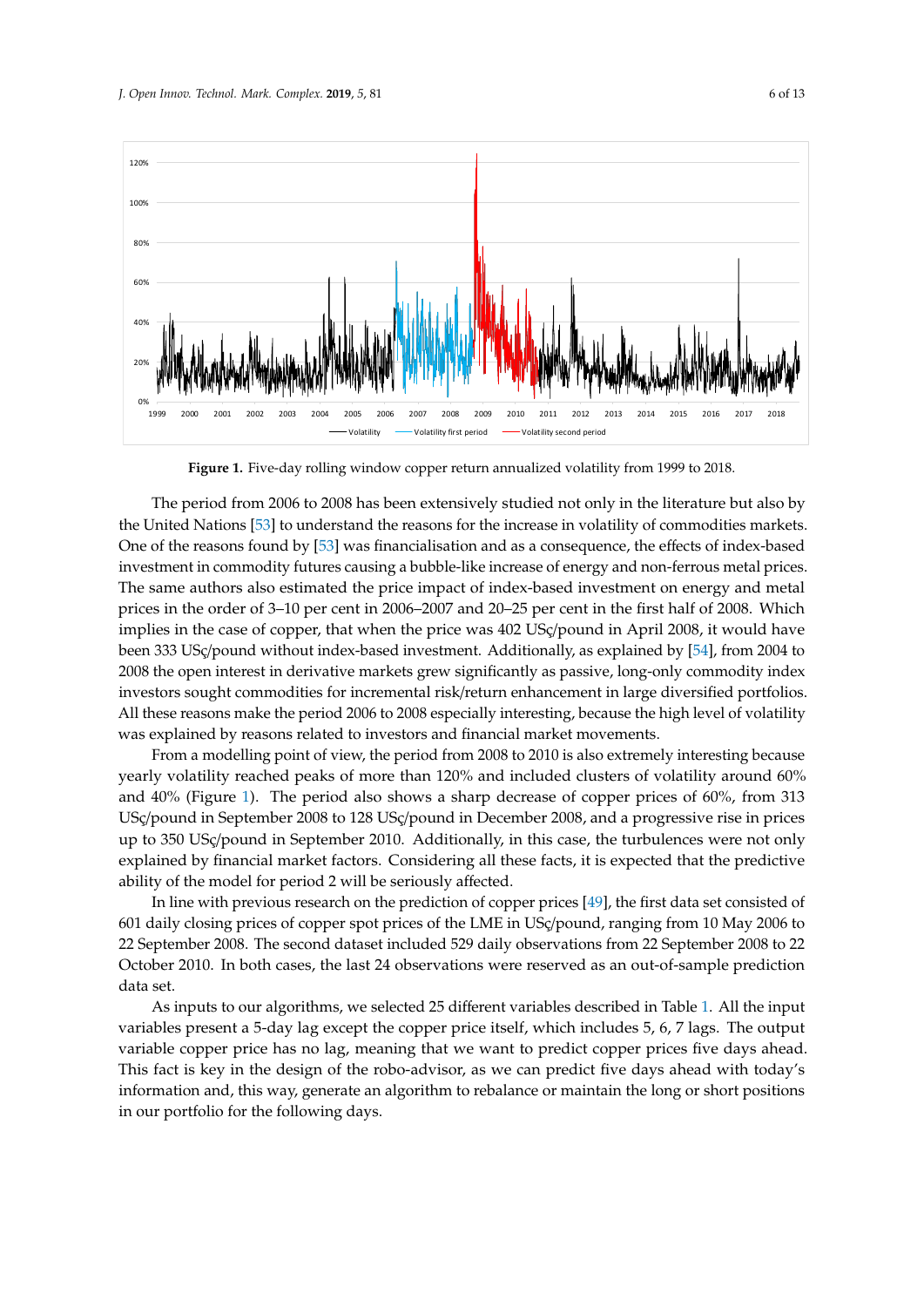<span id="page-6-0"></span>

| <b>Type of Variables</b>   | <b>Input Variables</b>                                                                                                                                                                                                                                                                                                                                                                                   | <b>Output Variable</b> |
|----------------------------|----------------------------------------------------------------------------------------------------------------------------------------------------------------------------------------------------------------------------------------------------------------------------------------------------------------------------------------------------------------------------------------------------------|------------------------|
| <b>Commodities Markets</b> | Brent oil price $(t-5)$<br>West Texas oil price $(t-5)$<br>Gold price $(t-5)$<br>Silver $price_{(t-5)}$<br>Copper price $(t-5)$<br>Copper $price_{(t-6)}$<br>Copper $price_{(t-7)}$<br>Copper price return $_{(t-5)}$<br>Copper return 5-day rolling window volatility $_{(t-5)}$<br>Tin price $(t-5)$<br>Lead price $(t-5)$<br>Zinc $price_{(t-5)}$<br>Aluminum price $(t-5)$<br>Nickel $price_{(t-5)}$ | Copper $price_{(t)}$   |
| Fundamentals               | $S\&P 500_{(t-5)}$<br>Euro/US\$ exchange rate $_{(t-5)}$                                                                                                                                                                                                                                                                                                                                                 |                        |
| Copper demand              | Change in world copper inventory $_{(t-5)}$                                                                                                                                                                                                                                                                                                                                                              |                        |
| Day of the Week Effect     | Day of the week $(t-5)$                                                                                                                                                                                                                                                                                                                                                                                  |                        |
| <b>Big Players</b>         | US OTC copper open interest $_{(t-5)}$<br>US OTC copper speculators long positions $_{(t-5)}$<br>US OTC copper speculators short positions $_{(t-5)}$<br>US OTC copper hedgers long positions $_{(t-5)}$<br>US OTC copper hedgers short positions $_{(t-5)}$<br>US OTC copper small speculators long positions $(t_{t-5})$<br>US OTC copper small speculators short positions $_{(t-5)}$                 |                        |

**Table 1.** Modelling framework. Input variables, and output variable.

To represent commodities markets we included prices of oil, copper, copper return and volatility, and prices of other metals. Data on West Texas and Brent spot oil prices were downloaded from the webpage of the US Energy Information Administration [\[55\]](#page-12-1). We collected the LME spot prices of metals through the webpage of 'Comisión Chilena del Cobre' (Cochilco) [\[56\]](#page-12-2).

In line with previous research in the forecasting of metal prices [\[25](#page-10-17)[,49](#page-11-21)[,57](#page-12-3)[,58\]](#page-12-4), to represent fundamentals of the economy we included two variables: 1) The S&P 500 index, with data from Yahoo Finance [\[59\]](#page-12-5), as a representation of one major US stock index. 2) The Euro/USD exchange rate, obtained from the European Central Bank [\[60\]](#page-12-6), because copper prices are fixed in US Dollars, and depreciation of the currency may imply increases in the commodity prices, and vice versa. The Euro/USD currency pair is one of the most traded in forex markets and has been previously used in the creation of models for metals [\[57](#page-12-3)[,58\]](#page-12-4).

We included the change in copper inventories in major exchanges [\[25\]](#page-10-17) to represent the copper world demand by calculating the sum of the daily changes of inventories from the LME, New York Mercantile Exchange (COMEX) and the Shanghai Futures Exchange (SFE), also downloaded from Cochilco.

To include the 'day of the week effect', meaning more negative returns on Mondays, and more positive returns on Fridays, found in previous research in the copper markets [\[61](#page-12-7)[–63\]](#page-12-8), we created a dummy variable representing the day of the week; 1 for Mondays, 2 for Tuesdays, Wednesdays and Thursdays, and 3 for Fridays.

To represent the expectations of the big players in the OTC markets we used the Commitments of Traders (COT) reports provided by the US Commodity Futures Trading Commission [\[40\]](#page-11-12), including open interest and positions of speculators and hedgers in the OTC derivatives markets.

To homogenize the data when a missing value appeared, we used the last price available to fill the gap. In regards to the return of copper prices, given the price level *P1*, *P2*, ..., *P<sup>t</sup>* , we calculated the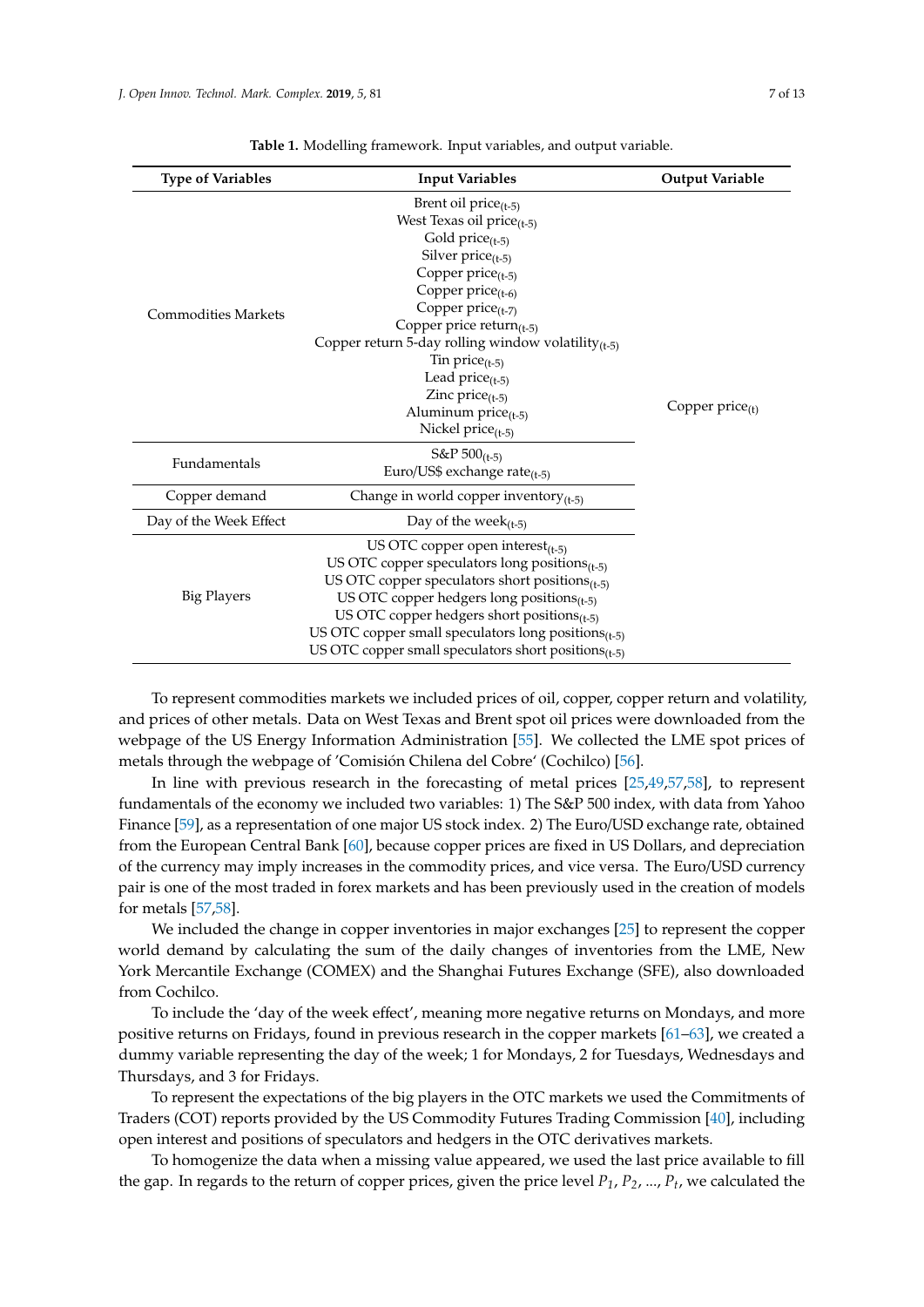rate of return at time t as  $R_t = \log(P_t/P_{t-1})$ . The volatility was calculated as a 5-day rolling window standard deviation of log returns. Because the COT reports provide weekly data, the same value was used for all the trading days of a given week.

### *3.2. Model*

To find the best model for each period dataset, we trained almost 300 different ANNs combining different architectures (MLP or Elman), and internal structures of hidden layers. For each period, the four ANNs with lower (MAPE) and higher Pearson's correlation coefficient between the daily [co](#page-7-0)pper price series and the model prediction can be seen in Table 2.

<span id="page-7-0"></span>**Table 2.** Summary of the best ANN models for each period. The first digit in the ANN is the number of input variables, the next three digits are the hidden layers structure, and the last digit is the number of output variables. The next three digits are three digits are three digits are three digits are three digital is the number of  $\alpha$ 

| (a) Best Models Period 1    |             |             | (b) Best Models Period 2    |             |             |  |
|-----------------------------|-------------|-------------|-----------------------------|-------------|-------------|--|
| <b>ANN Type [Structure]</b> | <b>MAPE</b> | Correlation | <b>ANN</b> type [Structure] | <b>MAPE</b> | Correlation |  |
| MLP [25 16 0 0 1]           | $1.78\%$    | 97.75%      | MLP [25 8 1 0 1]            | $3.17\%$    | 98.82%      |  |
| Elman [25 18 0 0 1]         | $1.82\%$    | 97.46%      | MLP [25 6 6 0 1]            | $3.42\%$    | 98.71%      |  |
| Elman [25 17 9 0 1]         | $2.12\%$    | 96.85%      | MLP [25 6 1 0 1]            | $3.56\%$    | 98.51%      |  |
| Elman [25 13 3 0 1]         | $2.57\%$    | $95.31\%$   | MLP [25 19 2 2 1]           | $4.52\%$    | 97.87%      |  |

In both periods, the MLP net structure outperformed the others, with MAPE smaller than the 4% obtained by  $[49]$ , and correlations with the original series were in the order of 98%, almost 9% higher than the correlation of 89% of the MLP proposed by [\[41\]](#page-11-13). The adjustment between the selected models for each period and the copper prices is depicted in Figure [2.](#page-7-1)

<span id="page-7-1"></span>

**Figure 2.** Comparison between the model outputs and the copper prices. **Figure 2.** Comparison between the model outputs and the copper prices.

To assess the predictive ability of the model to forecast changes in prices, we first calculated To assess the predictive ability of the model to forecast changes in prices, we first calculated difference in copper and predicted prices and applied the following rule: if the price goes up, the difference in copper and predicted prices and applied the following rule: if the price goes up, the change is recorded as 'up', and if it goes down, the change is recorded to 'down'. With this data we created the confusion matrix with the R library Caret  $[64]$  for the training and out-of-sample [set](#page-8-0)s (Table 3). The confusion matrix measures the proportion of times that the model predicts a price movement and the market moves in that direction, for example, in the trai[nin](#page-8-0)g set (Table 3a) the model correctly predicts a down movement in 185 days, and fails in 91 days, in which predicts an up movement and the market goes down. Accuracy is the number of total correct predictions divided by total predictions. The level of accuracy of the model for the training set of period 1 is 66.7%, and 53.4% for the model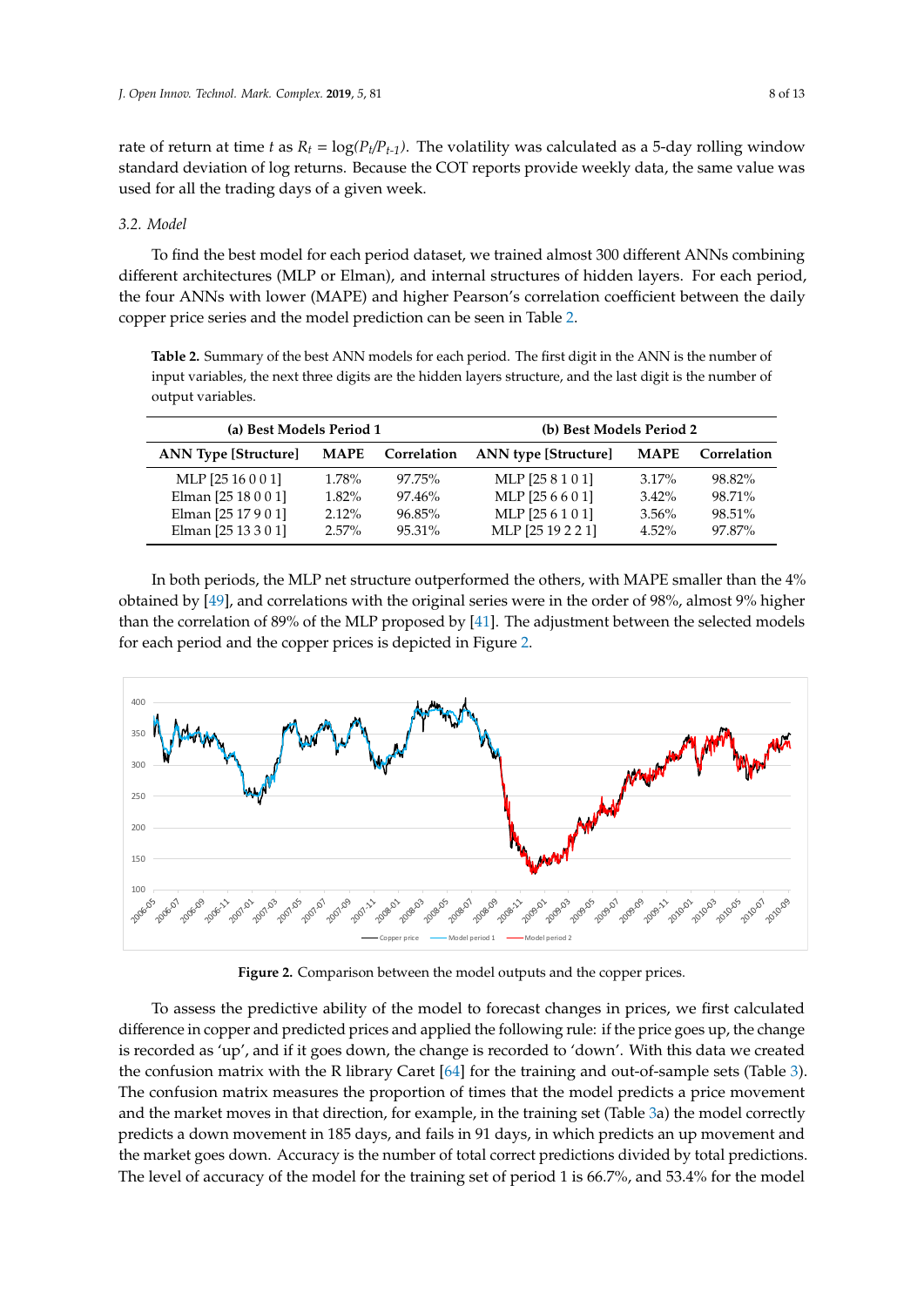of period 2 (Table [3a](#page-8-0),c). The accuracy for the out-of-sample sets increases to 78.2% and 65.2% for the models of periods 1 and 2, respectively (Table [3b](#page-8-0),d).

| (a) Training Set Model Period 1 |               |             | (b) Out-of-sample Set Model Period 1 |               |             |  |
|---------------------------------|---------------|-------------|--------------------------------------|---------------|-------------|--|
| Model                           |               |             |                                      | Model         |             |  |
| Market                          | Predicts down | Predicts up | Market                               | Predicts down | Predicts up |  |
| Actual down                     | 185           | 91          | Actual down                          | 14            | 2           |  |
| Actual up                       | 101           | 199         | Actual up                            | 3             | 4           |  |
| Accuracy:                       | 66.70%        |             | Accuracy:                            | 78.26%        |             |  |
| (c) Training Set Model Period 2 |               |             | (d) Out-of-sample Set Model Period 2 |               |             |  |
| Model                           |               |             |                                      | Model         |             |  |
|                                 |               |             |                                      |               |             |  |
| Market                          | Predicts down | Predicts up | Market                               | Predicts down | Predicts up |  |
| Actual down                     | 134           | 118         | Actual down                          | 6             | 3           |  |
| Actual up                       | 117           | 136         | Actual up                            | 5             | 9           |  |

<span id="page-8-0"></span>**Table 3.** Confusion matrices of the models for the two periods: (a,c) training sets, (b,d) out-of-sample sets. Positive class down.

To further test the ability of the model to be used as a robo-advisor, a simulation exercise during the 24 days of the out-of-sample predictions was performed, consisting of staying long if the model forecasts an up movement and short if the model forecasts a down movement. That strategy is compared to the result with the two basic passive strategies [\[65\]](#page-12-10), buy and hold, and sell and hold, during the 24-day out-of-sample window. The model for period 1 outperformed both strategies (Table [4a](#page-8-1)) with a cumulative return of 29.1%, compared to 16.9% for the sell and hold strategy and −16.9% for the buy and hold strategy (no rebalancing fees were included because of the flat fee nature, of most robo-advisors). The 8.9% cumulative return of the model for period 2 (Table [4b](#page-8-1)) was slightly below the 10% obtained with the best passive strategy, buy and hold.

<span id="page-8-1"></span>**Table 4.** Mean return, standard deviation and Sharpe ratios of the different strategies for each period for the out-of-sample set.

|              | (a) Strategy Model Period 1 |             |                         |           | (b) Strategy Model Period 2 |              |
|--------------|-----------------------------|-------------|-------------------------|-----------|-----------------------------|--------------|
|              | Buy & Hold                  | Sell & Hold | Robo-Advisor Buy & Hold |           | Sell & Hold                 | Robo-Advisor |
| Cum. return  | $-16.97\%$                  | $16.97\%$   | 29.18%                  | $10.01\%$ | $-10.01\%$                  | 8.91%        |
| Mean return  | $-0.74\%$                   | $0.74\%$    | $1.27\%$                | $0.44\%$  | $-0.44\%$                   | $0.39\%$     |
| Std. dev.    | $2.05\%$                    | 2.05%       | $1.77\%$                | 1.22%     | $1.22\%$                    | 1.23%        |
| Sharpe ratio | $-0.36$                     | 0.35        | 0.71                    | 0.35      | $-0.36$                     | 0.31         |

Table [4](#page-8-1) also shows the calculations of the average daily returns, daily standard deviations and Sharpe ratios [\[66\]](#page-12-11) (using a US T. Bond risk-free rate of 3.69% for September 2008 and 2.56% for September 2010) for each one of the strategies and the two different periods. In the case of period 1, the robo-advisor is the one that performs better with a higher average return, lower standard deviation and higher Sharpe ratio of 0.71 as opposed to the values obtained for the buy and hold, and sell and hold of −0.36 and 0.35, respectively. The results of the model for period 2 are slightly worse with a lower mean return; 0.44% of the buy and hold strategy compared to 0.39% of the model, almost the same standard deviation, and a Sharpe ratio of 0.31 compared to 0.35 for the buy and hold strategy.

#### **4. Discussion and Conclusions**

In this study, an ANN modelling framework was designed to serve as a robo-advisor algorithm. The goal of the model is to forecast copper prices 5 days ahead with today's information. Using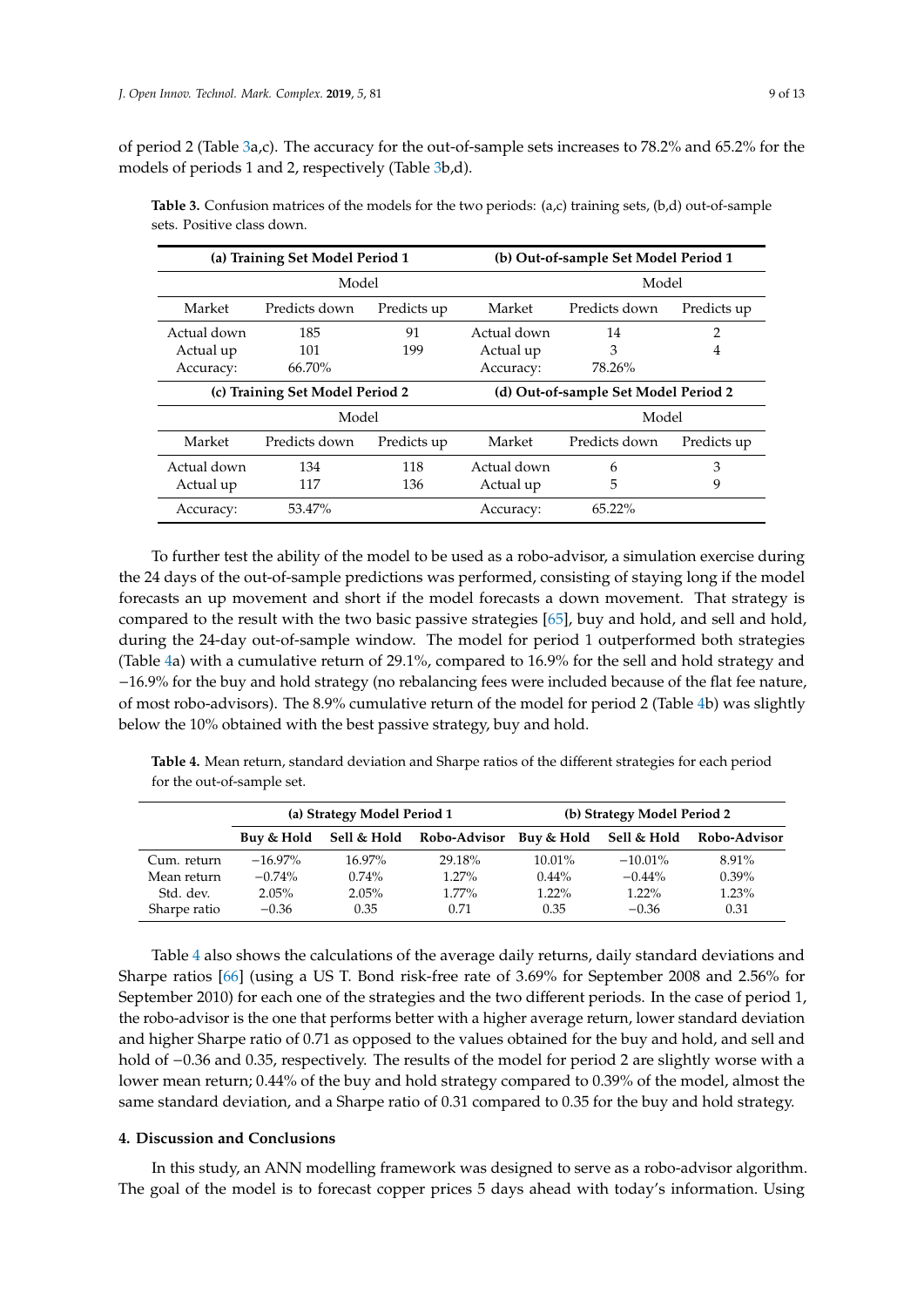data from the two periods from recent history with a higher volatility of the returns of copper prices (May 2006 to September 2008, and September 2008 to September 2010), the two models created using the framework outperformed previous research results in terms of correlation of the copper price prediction and the original series and MAPE. The proposed models present a predictive ability to forecast copper prices and consequently their changes in the out-of-sample 24-day window of 78.2% for period 1 and 65.2% for period 2. With the forecasted prices and applying a dynamic rebalance of positions, the cumulative return obtained for period 1 was 29.1% compared with 16.9% from the best passive strategy. The model for period 1 also performed better than the alternative passive strategies in terms of higher average return, lower standard deviation and higher Sharpe ratio. For period 2, the cumulative return of the rebalancing strategy was 8.9%, a little below the 10% of the best passive strategy. It also had a slightly lower mean return as well as Sharpe ratio; 0.31 compared with the 0.35 of the buy and hold strategy. Although the model for period 2 was trained with a series that included very extreme events, such as the collapse of Lehman Brothers, sharp decreases in prices, and very high volatility and volatility clusters, it can be considered that the proposed framework is robust and that it performed well in those circumstances in terms of out-of-sample forecasting ability and trading performance.

Our research contributes to the existing literature on predicting changes in copper prices with AI by considering input variables grounded on financial theory, including variables not used before, such as OTC market's expectations, which can be automatically collected by the algorithm and assures consistency and repeatability of the results. The proposed modelling framework also contributes to existing research because of its ability to predict copper prices five days in advance. This feature has managerial implications for the robo-advisory industry, fitting perfectly into their data-driven strategy because of the permits to automate all the data collection and recommendations in active portfolio management.

We are aware of some limitations of our study, which can be the basis for further research based on the proposed framework in this article. The effect of the predictive power of exchange rates and interest rates of commodity exporter countries has not been considered, although previous research found a substantial predictive power of exchange rates [\[67\]](#page-12-12) and interest rates [\[68\]](#page-12-13) of the commodity exporter countries on the price of the commodity itself. Moreover, the modelling framework could be tested in more recent periods with lower levels of volatility to assess the predictive ability of the proposed models. Because we have focused exclusively on a single commodity, to further improve the tools at hand for the robo-advisory industry, another possibility for future research is the application of the design of the present study to other heavily traded commodities in the financial markets, such as precious metals, other industrial metals, oil or agricultural products.

Finally, we should bear in mind that the implementation of this initiative in the robo-advisor industry is based on a flawed EMH, regardless of the form considered (weak, semi-strong and strong). Nevertheless, we suspect that if this modelling framework were used to a considerable extend by the industry, its forecasting ability would dampen. This hypothesis also opens new avenues for future research.

**Author Contributions:** Investigation, writing (original draft) M.M.-S.; Model creation and training F.G.-F.; Financial literature investigation and writing F.G.; writing (review & editing) M.M.-S.

**Funding:** M.M.-S research was supported by ESIC Business & Marketing School under Grant 3-M-2017.

**Conflicts of Interest:** The authors declare no conflict of interest.

#### **References**

- <span id="page-9-0"></span>1. Tani, M.; Papaluca, O.; Sasso, P. The System Thinking Perspective in the Open-Innovation Research: A Systematic Review. *J. Open Innov. Technol. Mark. Complex.* **2018**, *4*, 38. [\[CrossRef\]](http://dx.doi.org/10.3390/joitmc4030038)
- <span id="page-9-1"></span>2. Lee, J.; Suh, T.; Roy, D.; Baucus, M. Emerging Technology and Business Model Innovation: The Case of Artificial Intelligence. *J. Open Innov. Technol. Mark. Complex.* **2019**, *5*, 44. [\[CrossRef\]](http://dx.doi.org/10.3390/joitmc5030044)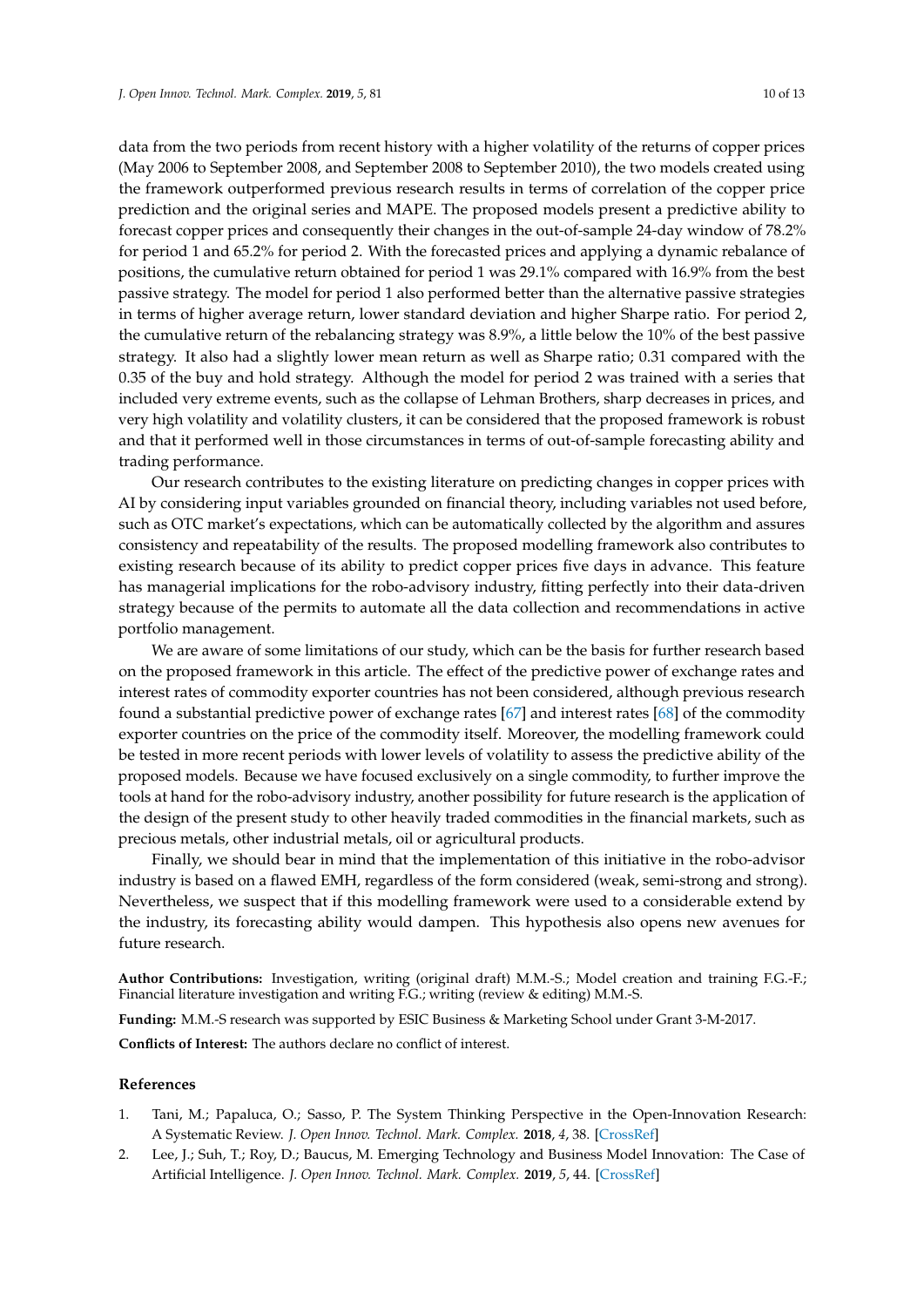- <span id="page-10-0"></span>3. Statista Robo-Advisors. Available online: https://[www.statista.com](https://www.statista.com/outlook/337/100/robo-advisors/worldwide)/outlook/337/100/robo-advisors/ [worldwide](https://www.statista.com/outlook/337/100/robo-advisors/worldwide) (accessed on 23 February 2019).
- <span id="page-10-1"></span>4. Faloon, M.; Scherer, B. Individualization of Robo-Advice. *J. Wealth Manag.* **2017**, *20*, 30–36. [\[CrossRef\]](http://dx.doi.org/10.3905/jwm.2017.20.1.030)
- <span id="page-10-2"></span>5. Anderson, C. *The Long Tail: Why the Future of Business is Selling More for Less*; Hyperion: New York, NY, USA, 2006.
- <span id="page-10-3"></span>6. Deloitte. *The Expansion of Robo-Advisory in Wealth Management*; Deloitte: Berlin, Germany, 2016.
- <span id="page-10-4"></span>7. Fama, E.F. The Behavior of Stock-Market Prices. *J. Bus.* **1965**, *38*, 34–105. [\[CrossRef\]](http://dx.doi.org/10.1086/294743)
- <span id="page-10-5"></span>8. Otto, S. A Speculative Efficiency Analysis of the London Metal Exchange in a Multi-Contract Framework. *Int. J. Econ. Financ.* **2011**, *3*, 3–16. [\[CrossRef\]](http://dx.doi.org/10.5539/ijef.v3n1p3)
- <span id="page-10-6"></span>9. Kenourgios, D.; Samitas, A.G. Testing efficiency of the copper futures market: New evidence from London metal exchange. *Glob. Bus. Econ. Rev. Anthology.* **2004**, *pp*, 261–271.
- <span id="page-10-7"></span>10. Park, J.; Lim, B. Testing Efficiency of the London Metal Exchange: New Evidence. *Int. J. Financ. Stud.* **2018**, *6*, 32. [\[CrossRef\]](http://dx.doi.org/10.3390/ijfs6010032)
- <span id="page-10-8"></span>11. Cheng, I.-H.; Xiong, W. Financialization of commodity markets. *Ann. Rev. Financ. Econ.* **2014**, *6*, 419–441. [\[CrossRef\]](http://dx.doi.org/10.1146/annurev-financial-110613-034432)
- <span id="page-10-9"></span>12. Gross, M. A semi-strong test of the efficiency of the aluminum and copper markets at the LME. *J. Futur. Mark.* **1988**, *8*, 67–77. [\[CrossRef\]](http://dx.doi.org/10.1002/fut.3990080106)
- <span id="page-10-10"></span>13. Tkáˇc, M.; Verner, R. Artificial neural networks in business: Two decades of research. *Appl. Soft Comput.* **2015**, *38*, 788–804. [\[CrossRef\]](http://dx.doi.org/10.1016/j.asoc.2015.09.040)
- <span id="page-10-11"></span>14. Deutsche Bank Research. *Robo-Advice—A True Innovation in Asset Management, EU Monitor Global Financial Markets*; Deutsche Bank Research: Frankfurt, Germany, 2017.
- <span id="page-10-12"></span>15. Sironi, P. *FinTech Innovation: From Robo-Advisors to Goal Based Investing and Gamification*; John Wiley & Sons: Chichester, West Sussex, UK, 2016; ISBN 9781119226987.
- <span id="page-10-13"></span>16. Jung, D.; Dorner, V.; Glaser, F.; Morana, S.-F. Robo-Advisory: Digitalization and Automation of Financial Advisory. *Bus. Inf. Syst. Eng.* **2018**, *60*, 81–86. [\[CrossRef\]](http://dx.doi.org/10.1007/s12599-018-0521-9)
- <span id="page-10-14"></span>17. Laboissiere, L.A.; Fernandes, R.A.S.; Lage, G.G. Maximum and minimum stock price forecasting of Brazilian power distribution companies based on artificial neural networks. *Appl. Soft Comput. J.* **2015**, *35*, 66–74. [\[CrossRef\]](http://dx.doi.org/10.1016/j.asoc.2015.06.005)
- <span id="page-10-20"></span>18. Zahedi, J.; Rounaghi, M.M. Application of artificial neural network models and principal component analysis method in predicting stock prices on Tehran Stock Exchange. *Phys. A Stat. Mech. Its Appl.* **2015**, *438*, 178–187. [\[CrossRef\]](http://dx.doi.org/10.1016/j.physa.2015.06.033)
- <span id="page-10-21"></span>19. De Oliveira, F.A.; Nobre, C.N.; Zárate, L.E. Applying Artificial Neural Networks to prediction of stock price and improvement of the directional prediction index—Case study of PETR4, Petrobras, Brazil. *Expert Syst. Appl.* **2013**, *40*, 7596–7606. [\[CrossRef\]](http://dx.doi.org/10.1016/j.eswa.2013.06.071)
- <span id="page-10-22"></span>20. Patel, J.; Shah, S.; Thakkar, P.; Kotecha, K. Predicting stock and stock price index movement using Trend Deterministic Data Preparation and machine learning techniques. *Expert Syst. Appl.* **2015**, *42*, 259–268. [\[CrossRef\]](http://dx.doi.org/10.1016/j.eswa.2014.07.040)
- <span id="page-10-15"></span>21. Godarzi, A.A.; Amiri, R.M.; Talaei, A.; Jamasb, T. Predicting oil price movements: A dynamic Artificial Neural Network approach. *Energy Policy* **2014**, *68*, 371–382. [\[CrossRef\]](http://dx.doi.org/10.1016/j.enpol.2013.12.049)
- <span id="page-10-16"></span>22. Chiroma, H.; Abdulkareem, S.; Abubakar, A.; Zeki, A.; Ya'U Gital, A. Intelligent system for predicting the price of natural gas based on non-oil commodities. In Proceedings of the 2013 IEEE Symposium on Industrial Electronics & Applications, Kuching, Malaysia, 22–25 September 2013; pp. 200–205.
- <span id="page-10-23"></span>23. Kriechbaumer, T.; Angus, A.; Parsons, D.; Rivas Casado, M. An improved wavelet-ARIMA approach for forecasting metal prices. *Resour. Policy* **2014**, *39*, 32–41. [\[CrossRef\]](http://dx.doi.org/10.1016/j.resourpol.2013.10.005)
- <span id="page-10-24"></span>24. Zhao, Y.; Li, J.; Yu, L. A deep learning ensemble approach for crude oil price forecasting. *Energy Econ.* **2017**, *66*, 9–16. [\[CrossRef\]](http://dx.doi.org/10.1016/j.eneco.2017.05.023)
- <span id="page-10-17"></span>25. Buncic, D.; Moretto, C. Forecasting copper prices with dynamic averaging and selection models. *N. Am. J. Econ. Financ.* **2015**, *33*, 1–38. [\[CrossRef\]](http://dx.doi.org/10.1016/j.najef.2015.03.002)
- <span id="page-10-18"></span>26. Weng, B.; Ahmed, M.A.; Megahed, F.M. Stock market one-day ahead movement prediction using disparate data sources. *Expert Syst. Appl.* **2017**, *79*, 153–163. [\[CrossRef\]](http://dx.doi.org/10.1016/j.eswa.2017.02.041)
- <span id="page-10-19"></span>27. Thomas, L. At BlackRock, Machines are Rising Over Managers to Pick Stocks. Available online: https://[www.](https://www.nytimes.com/2017/03/28/business/dealbook/blackrock-actively-managed-funds-computer-models.html) nytimes.com/2017/03/28/business/dealbook/[blackrock-actively-managed-funds-computer-models.html](https://www.nytimes.com/2017/03/28/business/dealbook/blackrock-actively-managed-funds-computer-models.html) (accessed on 30 September 2018).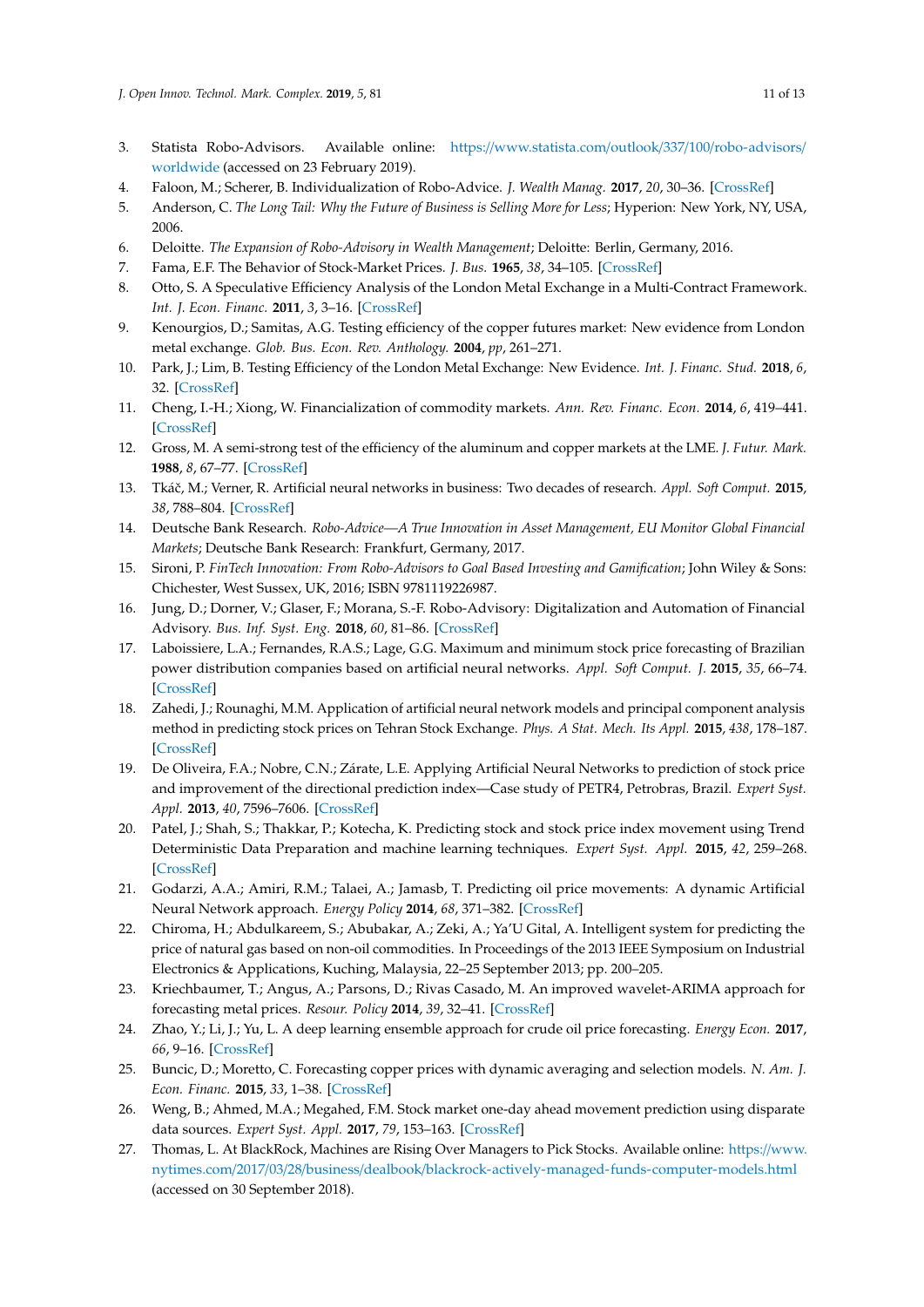- <span id="page-11-0"></span>28. Lewis, D. *Computers May Not Make Mistakes but Many Consumers Do. Proceedings of the International Conference on HCI in Business, Government, and Organizations*; Springer: Berlin/Heidelberg, Germany, 2018; Volume 10923, pp. 361–371.
- <span id="page-11-1"></span>29. Joueid, A.; Coenders, G. Marketing Innovation and New Product Portfolios. A Compositional Approach. *J. Open Innov. Technol. Mark. Complex.* **2018**, *4*, 19. [\[CrossRef\]](http://dx.doi.org/10.3390/joitmc4020019)
- <span id="page-11-2"></span>30. Suh, T.; Kang, S.; Kemp, E.A. A Bayesian network approach to juxtapose brand engagement and behaviors of substantive interest in e-services. *Electron. Commer. Res.* **2018**, 1–19. [\[CrossRef\]](http://dx.doi.org/10.1007/s10660-018-9320-0)
- <span id="page-11-3"></span>31. Witt, U. What kind of innovations do we need to secure our future? *J. Open Innov. Technol. Mark. Complex.* **2016**, *2*, 17. [\[CrossRef\]](http://dx.doi.org/10.1186/s40852-016-0043-y)
- <span id="page-11-4"></span>32. Beltramini, E. Human vulnerability and robo-advisory: An application of Coeckelbergh's vulnerability to the machine-human interface. *Balt. J. Manag.* **2018**, *13*, 250–263. [\[CrossRef\]](http://dx.doi.org/10.1108/BJM-10-2017-0315)
- <span id="page-11-5"></span>33. ESAs. *JC Report on Automation in Financial Advice*; European Supervisory Authorities: Paris, France, 2018.
- <span id="page-11-6"></span>34. Ringe, W.-G.; Ruof, C. *A Regulatory Sandbox for Robo Advice*; ILE Working Paper Series; ILE: Hamburg, Germany, 2018.
- <span id="page-11-7"></span>35. Falkowski, M. Financialization of commodities. *Contemp. Econ.* **2011**, *5*, 4–17. [\[CrossRef\]](http://dx.doi.org/10.5709/ce.1897-9254.24)
- <span id="page-11-8"></span>36. Goldstein, I.; Yang, L. *Commodity Financialization and Information Transmission*; Rotman School of Management: Toronto, ON, Canada, 2018.
- <span id="page-11-9"></span>37. U.S. Geological Survey. *Mineral Commodity Summaries 2019*; U.S. Geological Survey: Reston, WV, USA, 2019.
- <span id="page-11-10"></span>38. Norilsk Nickel. *Annual Report 2018*; Norilsk Nickel: Moscow, Russia, 2019.
- <span id="page-11-11"></span>39. Freedonia Group World Copper. Available online: https://[www.freedoniagroup.com](https://www.freedoniagroup.com/industry-study/world-copper-3274.htm)/industry-study/world[copper-3274.htm](https://www.freedoniagroup.com/industry-study/world-copper-3274.htm) (accessed on 20 August 2019).
- <span id="page-11-12"></span>40. CFTC Commitments of Traders|U.S. Commodity Futures Trading Commission. Available online: [https:](https://www.cftc.gov/MarketReports/CommitmentsofTraders/index.htm) //www.cftc.gov/MarketReports/[CommitmentsofTraders](https://www.cftc.gov/MarketReports/CommitmentsofTraders/index.htm)/index.htm (accessed on 17 February 2019).
- <span id="page-11-13"></span>41. Sánchez Lasheras, F.; de Cos Juez, F.J.; Suárez Sánchez, A.; Krzemień, A.; Riesgo Fernández, P. Forecasting the COMEX copper spot price by means of neural networks and ARIMA models. *Resour. Policy* **2015**, *45*, 37–43. [\[CrossRef\]](http://dx.doi.org/10.1016/j.resourpol.2015.03.004)
- <span id="page-11-14"></span>42. Hornik, K.; Stinchcombe, M.; White, H. Multilayer feedforward networks are universal approximators. *Neural Netw.* **1989**, *2*, 359–366. [\[CrossRef\]](http://dx.doi.org/10.1016/0893-6080(89)90020-8)
- <span id="page-11-15"></span>43. Lin, T.Y.; Tseng, C.H. Optimum design for Artificial Neural Networks: An example in a bicycle derailleur system. *Eng. Appl. Artif. Intell.* **2000**, *13*, 3–14. [\[CrossRef\]](http://dx.doi.org/10.1016/S0952-1976(99)00045-7)
- <span id="page-11-16"></span>44. Sha, W. Comment on the issues of statistical modelling with particular reference to the use of artificial neural networks. *Appl. Catal. A Gen.* **2007**, *324*, 87–89. [\[CrossRef\]](http://dx.doi.org/10.1016/j.apcata.2007.02.053)
- <span id="page-11-17"></span>45. Vanstone, B.; Finnie, G. An empirical methodology for developing stockmarket trading systems using artificial neural networks. *Expert Syst. Appl.* **2009**, *36*, 6668–6680. [\[CrossRef\]](http://dx.doi.org/10.1016/j.eswa.2008.08.019)
- <span id="page-11-18"></span>46. Bishop, C.M. *Neural Networks for Pattern Recognition*; Oxford University Press: Oxford, UK, 1995; ISBN 0198538642.
- <span id="page-11-19"></span>47. Dunis, C.L.; Laws, J.; Sermpinis, G. Modelling and trading the EUR/USD exchange rate at the ECB fixing. *Eur. J. Financ.* **2010**, *16*, 541–560. [\[CrossRef\]](http://dx.doi.org/10.1080/13518470903037771)
- <span id="page-11-20"></span>48. Zhong, X.; Enke, D. Forecasting daily stock market return using dimensionality reduction. *Expert Syst. Appl.* **2017**, *67*, 126–139. [\[CrossRef\]](http://dx.doi.org/10.1016/j.eswa.2016.09.027)
- <span id="page-11-21"></span>49. Liu, C.; Hu, Z.; Li, Y.; Liu, S. Forecasting copper prices by decision tree learning. *Resour. Policy* **2017**, *52*, 427–434. [\[CrossRef\]](http://dx.doi.org/10.1016/j.resourpol.2017.05.007)
- <span id="page-11-22"></span>50. Vochozka, M.; Horák, J. Comparison of Neural Networks and Regression Time Series When Estimating the Copper Price Development. In *Sustainable Growth and Development of Economic Systems. Contributions to Economics*; Ashmarina, S., Vochozka, M., Eds.; Springer: Berlin/Heidelberg, Germany, 2019; pp. 169–181. ISBN 9783030117542.
- <span id="page-11-23"></span>51. Dehghani, H. Forecasting copper price using gene expression programming. *J. Min. Environ.* **2018**, *9*, 349–360.
- <span id="page-11-24"></span>52. Falat, L.; Stanikova, Z.; Durisova, M.; Holkova, B.; Potkanova, T. Application of Neural Network Models in Modelling Economic Time Series with Non-constant Volatility. *Procedia Econ. Financ.* **2015**, *34*, 600–607. [\[CrossRef\]](http://dx.doi.org/10.1016/S2212-5671(15)01674-3)
- <span id="page-11-25"></span>53. Gilbert, C.L. Speculative Influences on Commodity Futures Prices 2006-2008. In Proceedings of the United Nations Conference on Trade and Development, Geneva, Switzerland, March 2010.